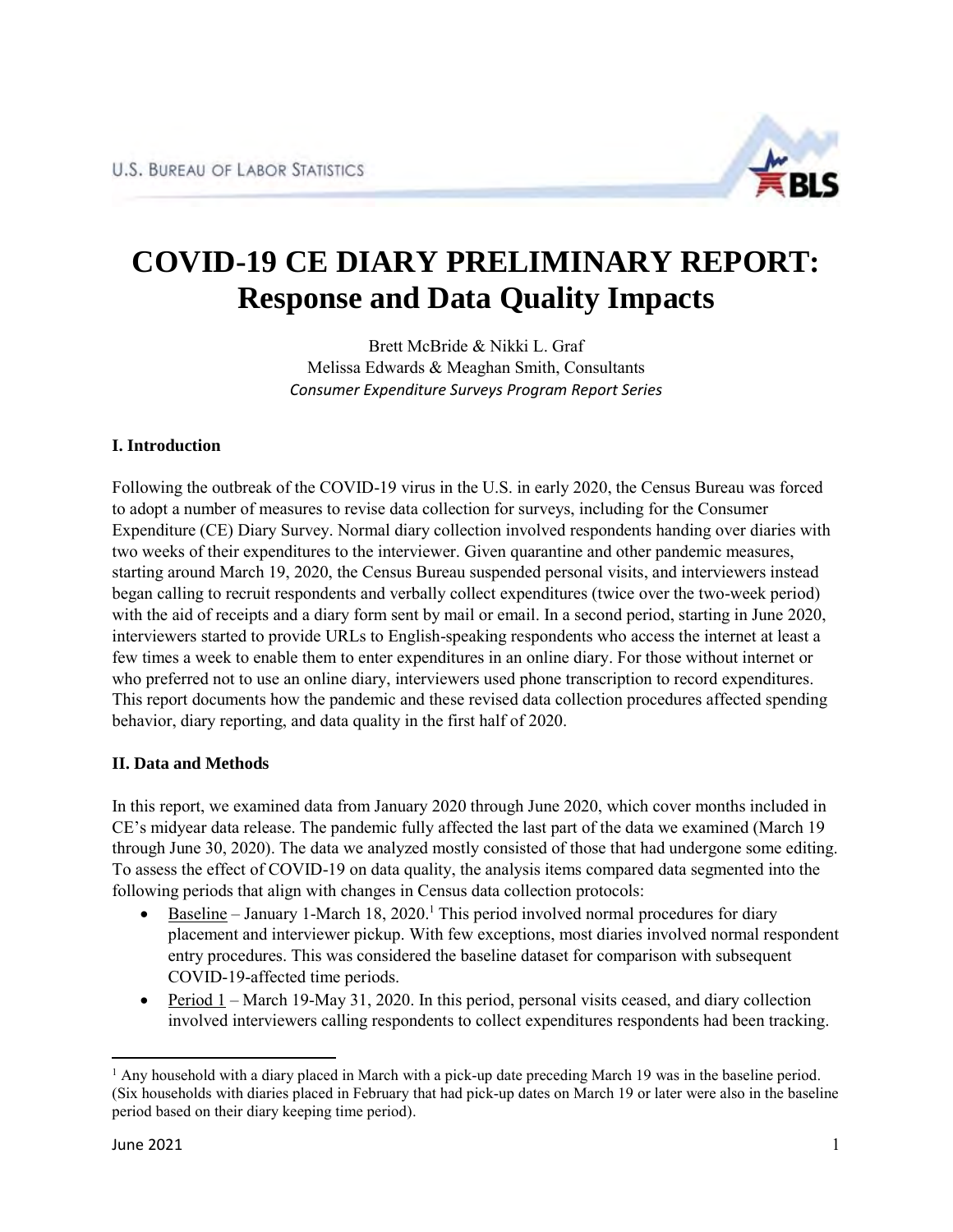Interviewers then transcribed entries into a paper diary. Period 1 also included phone transcription from a segment of completed paper diaries that interviewers could not pick up. The Bureau of Labor Statistics also reclassified some outcomes to designate COVID-19-related nonresponse.

Period  $2 -$  June 1-30, 2020. In period 2, interviewers referred eligible respondents to online diaries with an alternative of phone transcription.<sup>2</sup>

A subsequent report will examine data from the second half of 2020, during which there was a phased resumption of in-person diary placement and pickup, in addition to the collection modes described above. For the data quality analysis in this report, we subset diary weeks to Consumer Units (CUs) considered complete for publication.<sup>3</sup>

The counts of CUs completing the interview in each time period are shown below (Table 1).

| Month (2020) | <b>Baseline</b> | Period 1 | Period 2 | Total |
|--------------|-----------------|----------|----------|-------|
| January      | 614             |          |          | 614   |
| February     | 594             |          | -        | 594   |
| March        | 60              | 399      |          | 459   |
| April        |                 | 334      | -        | 334   |
| May          |                 | 341      |          | 341   |
| June         |                 |          | 318      | 318   |
| Total        | 1,268           | 1,074    | 318      | 2,660 |

Table 1. Sample of CUs by time period

CUs having at least one week with a complete diary disposition did not always provide expenditures for both weeks of diary reporting, resulting in the diary counts shown below (Table 2).<sup>4</sup>

|           |         | With    | No      |
|-----------|---------|---------|---------|
|           | Diaries | entries | entries |
| Baseline  | 2,496   | 2,402   | 94      |
| Period 1  | 2,097   | 2,037   | 60      |
| Period 2  | 628     | 600     | 28      |
| Telephone | 424     | 401     | 23      |
| Online    | 204     | 199     | 5       |

Table 2. Count of diaries having a complete disposition with entry status by time period and mode

 $\overline{\phantom{a}}$ 

 $2$  There were six respondents receiving personal visits in period 2. However these were not categorized as a separate mode as they only involved a personal visit for diary pickup and assumedly involved diary recording processes similar to others in period 2 (e.g., online for one and using phone transcription for the others).

<sup>&</sup>lt;sup>3</sup> A Consumer Unit consists of families, single persons living alone or sharing a household with others but who are financially independent, or two or more unrelated persons living together who pool their income to make joint expenditure decisions. Complete diaries include CUs that were 'temporarily absent' during the reporting period, but do not include some diaries that have low or no reported expenditure amounts.

<sup>4</sup> Diaries with no entries could occur based on survey editing (e.g., if the CU was temporarily absent during the reporting period, in which case expenditures do not reflect the location of their sampled address).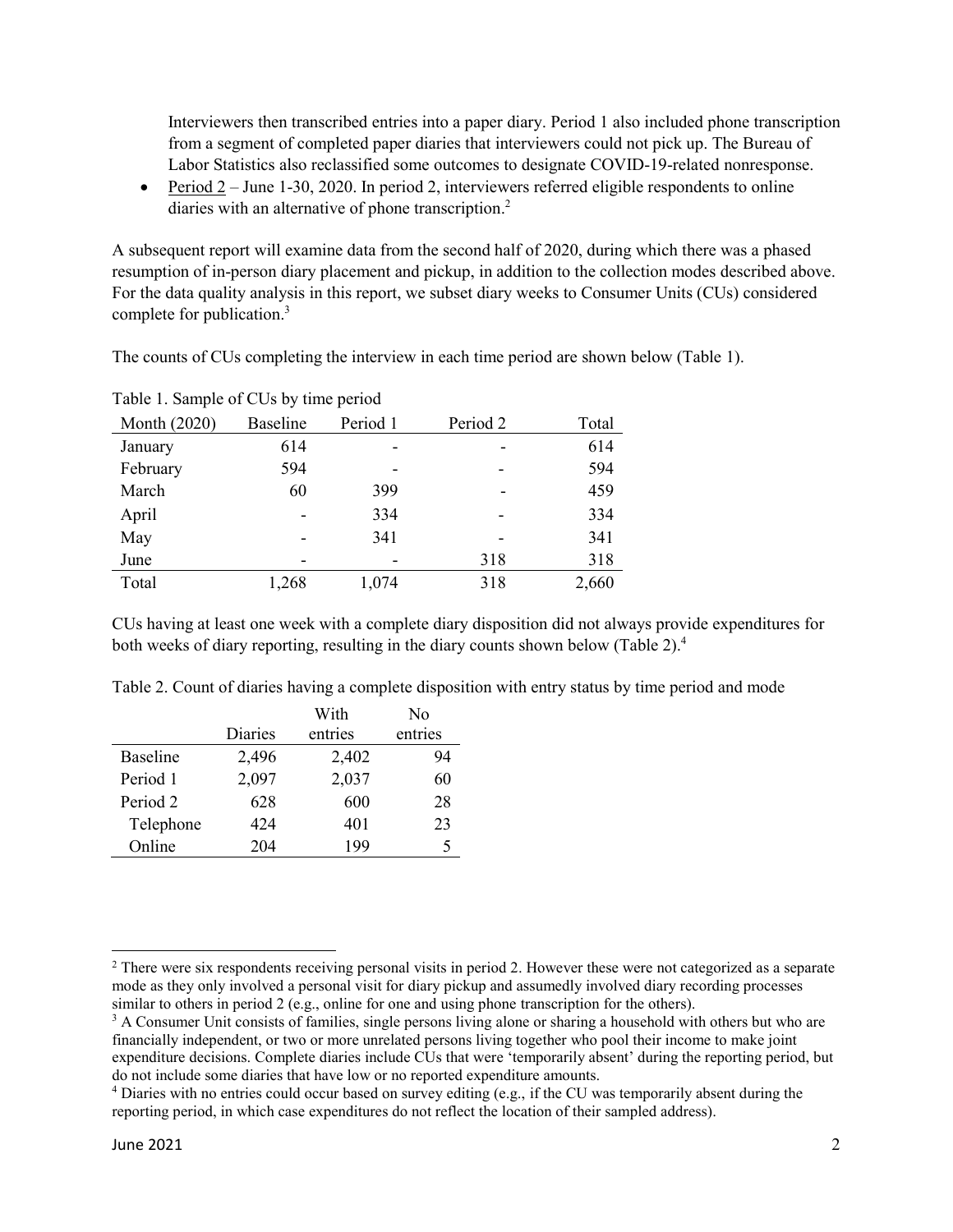The assessments of the effects of COVID-19 on the Consumer Expenditure Diary Survey are based on the following analyses and methods:<sup>5</sup>

1) Demographic Analysis. We investigated whether COVID-19 and related procedural changes had an impact on the composition of the participating sample, which could have affected data quality. We examined demographic characteristics at the CU-level, including CU size, housing tenure, and the following characteristics of the reference person:<sup>6</sup> age, gender, race, Hispanic origin, and educational attainment.

2) Spending Changes: Legitimate Blank Diaries. To examine the lack of expenditures among the CUs we analyzed, we calculated the proportion of complete diaries that were legitimate blank diaries. Among those interviews considered complete by processing, a legitimate blank diary was indicated by the CU reporting to the interviewer that they did not have expenditures that week or, for online diaries, by the CU marking a checkbox indicating no expenditures. Legitimate blank diaries included only those diaries where the calculated number of entries was zero (also referred to as a 'blank diary').

In addition to analyzing legitimate blank diaries across time periods, we analyzed differences by mode for diaries in period 2.

3) Expenditure Counts: Section and Mode. One indicator of a potential reduction in data quality would be less comprehensive reporting behavior. We examined this through statistics on the number of entries by diary week, broken out by section. To examine the impact of different modes on reporting, we broke out weekly expenditure counts by mode in period 2. For the calculation of overall diary counts we subset to diary weeks containing one or more entries, but for section-level analysis, we created zero counts to account for sections with no expenditures. Some other factors not examined in this report, such as CUs receiving the initial round of stimulus checks distributed under the Coronavirus Aid, Relief, and Economic Security Act (also known as the "CARES Act") of 2020, may have also affected the counts of respondent entries.<sup>7</sup> Additionally, we examined the extent to which interviewers prompted respondents to recall forgotten expenditures across time periods.

4) Drop-Off in Weekly Reporting Behavior. We analyzed respondent reporting behavior over the twoweek period by examining the drop-off in expenditure entries over time. We measured this by calculating the percentage of two-week diary expenditure entries reported in week 1 (i.e., number of expenditure entries in week 1 over total number of expenditure entries reported over both weeks) for each CU that had at least 1 entry in each week, and then averaging that percentage across CUs. By limiting the analysis to CUs with entries in each week, we control for CUs only participating in one or the other diary weeks. Percentages greater than 50 reflected a drop-off in entries across the 2 weeks, potentially signaling a reduction in data quality. Additionally, we examined what the number of CUs with blank diary weeks suggested about reporting consistency.

l

<sup>&</sup>lt;sup>5</sup> For details on the methods we used, please see the appendix.

<sup>&</sup>lt;sup>6</sup> In CE, the reference person is the first member mentioned by the respondent when asked to "Start with the name of the person or one of the persons who owns or rents the home."

<sup>7</sup> "CARES" is the official acronym for the act. See "Section 1: Short Title" of H. R. 748, "An Act: To amend the Internal Revenue Code of 1986 to repeal the excise tax on high cost employer-sponsored health coverage,"  $116<sup>th</sup>$ Congress, second session (begun 1/3/2020), https://www.congress.gov/116/bills/hr748/BILLS-116hr748enr.pdf.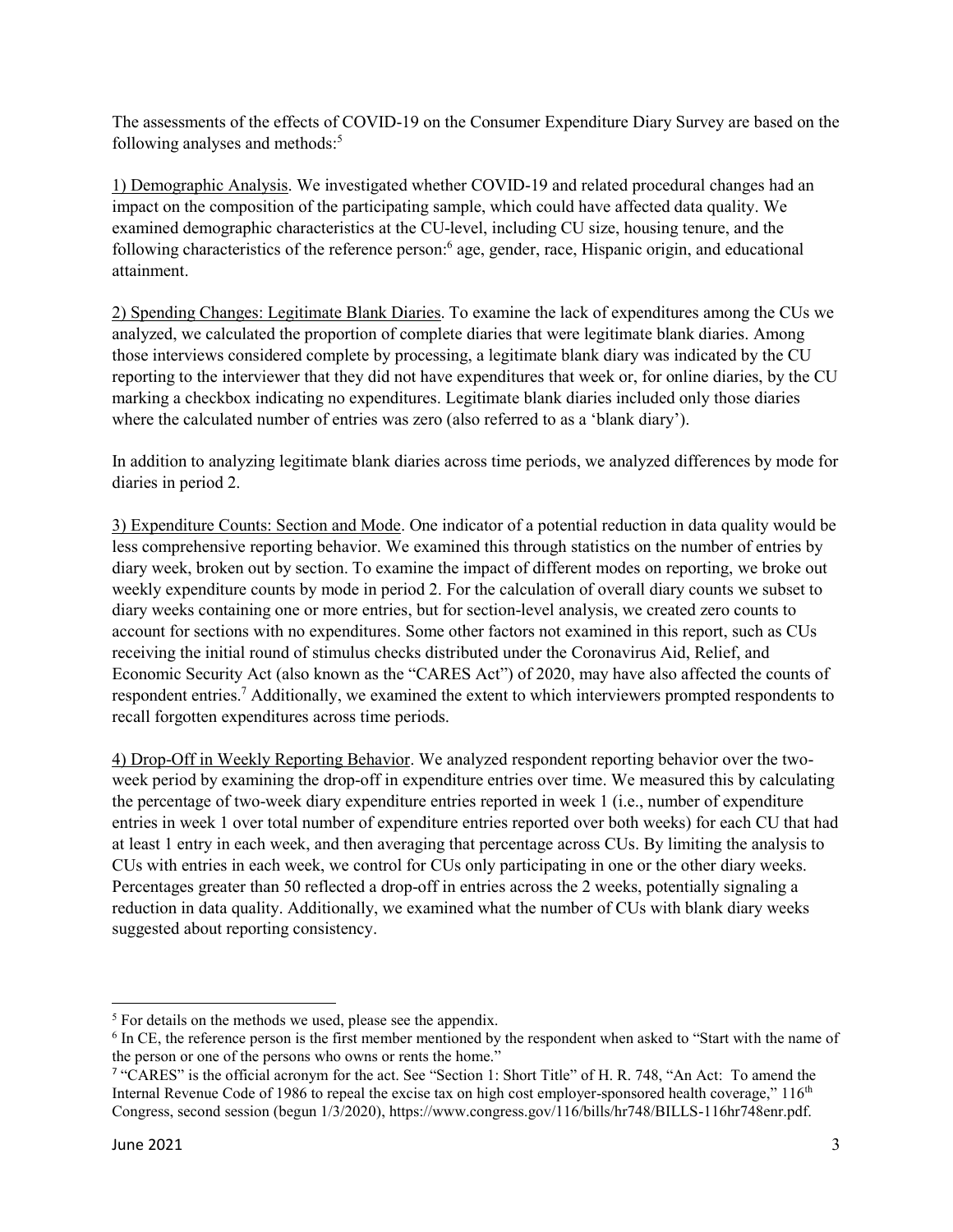5) Item Non-Response. We examined fields requiring a response, identifying those where the respondent did not know the answer or refused to provide one. We also analyzed the rate of item non-response in the cost and item description fields (excluding the Meals section<sup>8</sup>) across the time periods, and carried out significance testing by mode for diaries in period 2. (For more information on statistical methods, see the appendix).

# **III. Findings**

# **1. Demographic Analysis**

The share of CUs that agreed to participate in the CE Diary survey was affected by COVID-19, with increasing rates of nonresponse observed over the quarters included in the CE midyear release. More information on changes in overall nonresponse and nonresponse category (e.g., noncontact, refusal) is available in a separate document profiling changes in the quality of CE data.<sup>9</sup>

To explore whether COVID-19 had an impact on the composition of the responding sample because of differential nonresponse, we examined demographic characteristics (Table 5). Reference persons in periods 1 and 2 generally had higher levels of education<sup>10</sup> and were more likely to be homeowners than those in the baseline period. For example, 65.4 percent of those in the baseline period were homeowners, compared with 71.7 percent and 74.0 percent in periods 1 and 2, respectively.<sup>11</sup> Reference persons in periods 1 and 2 also tended to be older than those in the baseline period.<sup>12</sup> In addition, the sample in periods 1 and 2 had somewhat lower proportions of Hispanic respondents than in the baseline period.<sup>13</sup> These differences could have been related to the change from in-person to telephone recruitment, prompted by COVID-19, which required more reliance on Census resources to obtain phone numbers for sample addresses.

 $\overline{\phantom{a}}$ 

<sup>&</sup>lt;sup>8</sup> For this section, respondents do not enter a description beyond providing the name of the vendor.

<sup>9</sup> [The Midyear CE Data Quality Profile - 2020](https://www.bls.gov/cex/dqreport-midyear-2020.pdf) 

 $10$  For more details on the tests used to determine significance, see appendix. Test for the equality of proportions of reference persons with a bachelor's degree or higher – Baseline vs. Period 1:  $Z = -2.35$ , two-sided (p = 0.02); Baseline vs. Period 2:  $Z = -1.78$ , two-sided (p = 0.08).

<sup>&</sup>lt;sup>11</sup> Baseline vs. Period 1:  $Z = -3.26$ , two-sided (p = 0.001). Baseline vs. Period 2:  $Z = -2.89$ , two-sided (p = 0.004).

<sup>&</sup>lt;sup>12</sup> Test for the equality of proportions of reference persons ages 50 and older – Baseline vs. Period 1:  $\overline{Z}$  = -2.40, twosided (p = 0.02); Baseline vs. Period 2: Z = -2.16, two-sided (p = 0.03).

<sup>&</sup>lt;sup>13</sup> Baseline vs. Period 1:  $Z = 2.74$ , two-sided (p = 0.006). Baseline vs. Period 2:  $Z = 1.81$ , two-sided (p = 0.07).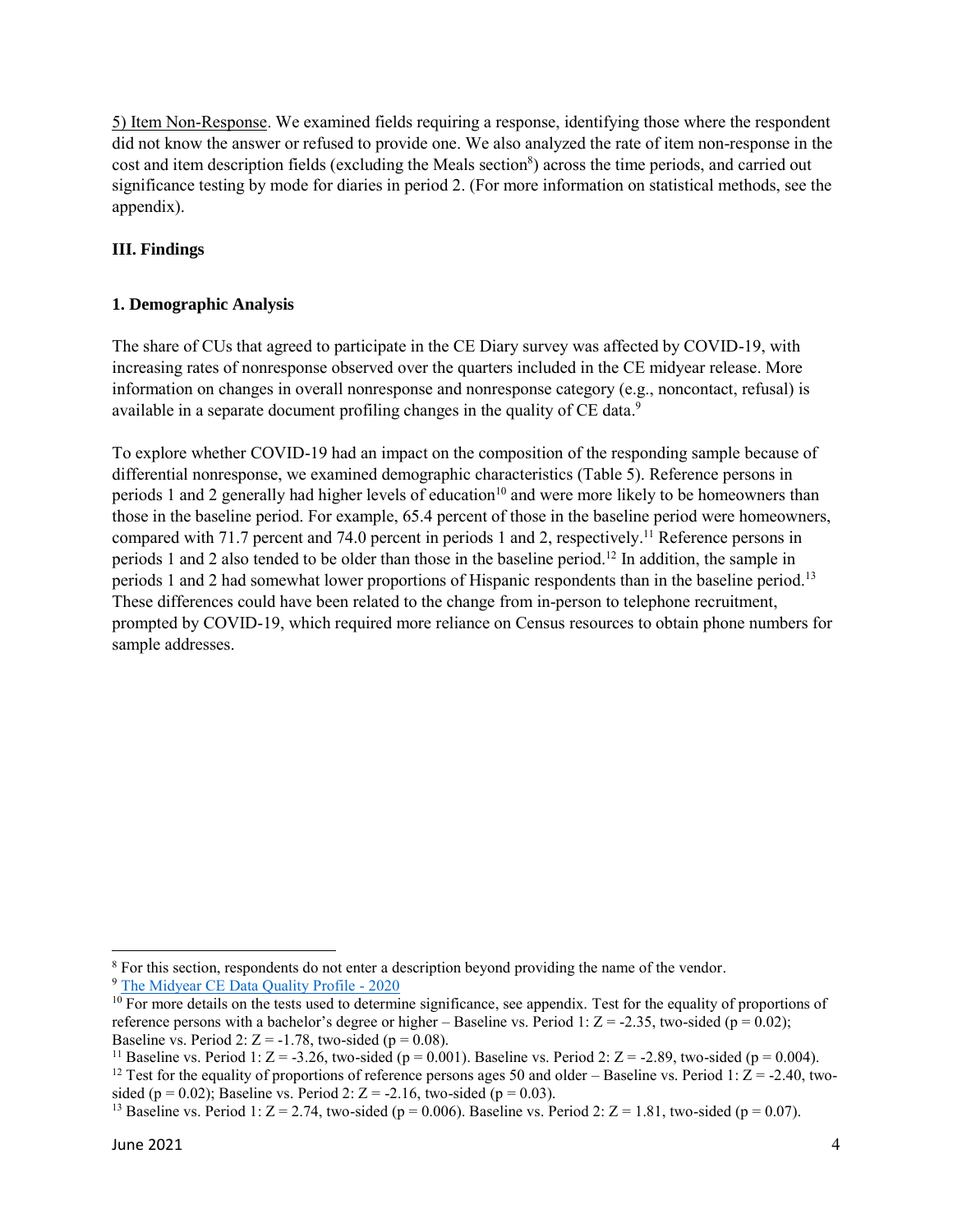|                                   |                 |               |               |               | In Period 2:  |
|-----------------------------------|-----------------|---------------|---------------|---------------|---------------|
|                                   | <b>Baseline</b> | Period 1      | Period 2      | Online        | Telephone     |
| Number of Consumer Units          | 1,237           | 1,065         | 315           | 102           | 213           |
| Reference person characteristics: |                 |               |               |               |               |
| Race                              | $\frac{0}{0}$   | $\frac{0}{0}$ | $\frac{0}{0}$ | $\frac{0}{0}$ | $\frac{0}{0}$ |
| White                             | 80.6            | 81.7          | 85.1          | 81.4          | 86.9          |
| <b>Black</b>                      | 9.6             | 9.0           | 7.3           | 6.9           | 7.5           |
| Other (incl. Asian, multi, other) | 9.8             | 9.3           | 7.6           | 11.8          | 5.6           |
| Hispanic origin                   |                 |               |               |               |               |
| Hispanic or Latino                | 13.7            | 10.0          | 9.8           | 5.9           | 11.7          |
| Not Hispanic or Latino            | 86.3            | 90.0          | 90.2          | 94.1          | 88.3          |
| Gender                            |                 |               |               |               |               |
| Female                            | 51.2            | 54.2          | 57.1          | 56.9          | 57.3          |
| Male                              | 48.7            | 45.8          | 42.9          | 43.1          | 42.7          |
| Age                               |                 |               |               |               |               |
| 18-24                             | 4.4             | 2.3           | 1.3           | 2.0           | 0.9           |
| 25-34                             | 15.4            | 12.4          | 11.1          | 13.7          | 9.9           |
| 35-49                             | 25.1            | 25.3          | 25.7          | 35.3          | 21.1          |
| 50-64                             | 27.8            | 28.5          | 32.7          | 27.5          | 35.2          |
| 65 and older                      | 27.3            | 31.5          | 29.2          | 21.6          | 32.9          |
| Education                         |                 |               |               |               |               |
| Less than high school             | 7.7             | 5.6           | 7.9           | 1.0           | 11.3          |
| High school graduate              | 19.6            | 18.7          | 17.1          | 13.7          | 18.8          |
| Some college or associate's deg.  | 32.2            | 30.3          | 28.9          | 26.5          | 30.0          |
| Bachelor's degree or higher       | 40.5            | 45.4          | 46.0          | 58.8          | 39.9          |
| CU characteristics:               |                 |               |               |               |               |
| CU size                           |                 |               |               |               |               |
| One person                        | 29.6            | 32.5          | 28.3          | 21.6          | 31.5          |
| 2-3 persons                       | 48.2            | 47.3          | 51.4          | 51.0          | 51.6          |
| $4+$ persons                      | 22.2            | 20.2          | 20.3          | 27.5          | 16.9          |
| Housing tenure*                   |                 |               |               |               |               |
| Renter                            | 33.5            | 28.3          | 25.7          | 21.6          | 27.7          |
| Owner                             | 65.4            | 71.7          | 74.0          | 78.4          | 71.8          |

Table 5. Sample characteristics by time period and mode (excludes CUs with no expenditure entries)

\*For housing tenure, college student housing CUs (13 CUs in baseline and 1 CU in period 2) are not shown.

Starting in period 2, interviewers gave eligible respondents the option of using an online diary, rather than telephone transcription, to record their expenditures. Looking at demographic differences by self-selected mode within period 2, reference persons in CUs completing online diaries were far more likely to be college graduates than those in CUs with diaries requiring telephone transcription (58.8 percent vs. 39.9 percent).<sup>14</sup> Reference persons in the online diary group were also generally younger – 51.0 percent were under age 50, compared with 31.9 percent in the telephone transcription group.<sup>15</sup> In addition, CUs with

 $\overline{\phantom{a}}$ <sup>14</sup> Z = 3.15, two-sided ( $p = 0.002$ ).

<sup>&</sup>lt;sup>15</sup> Z = 3.26, two-sided ( $p = 0.001$ ).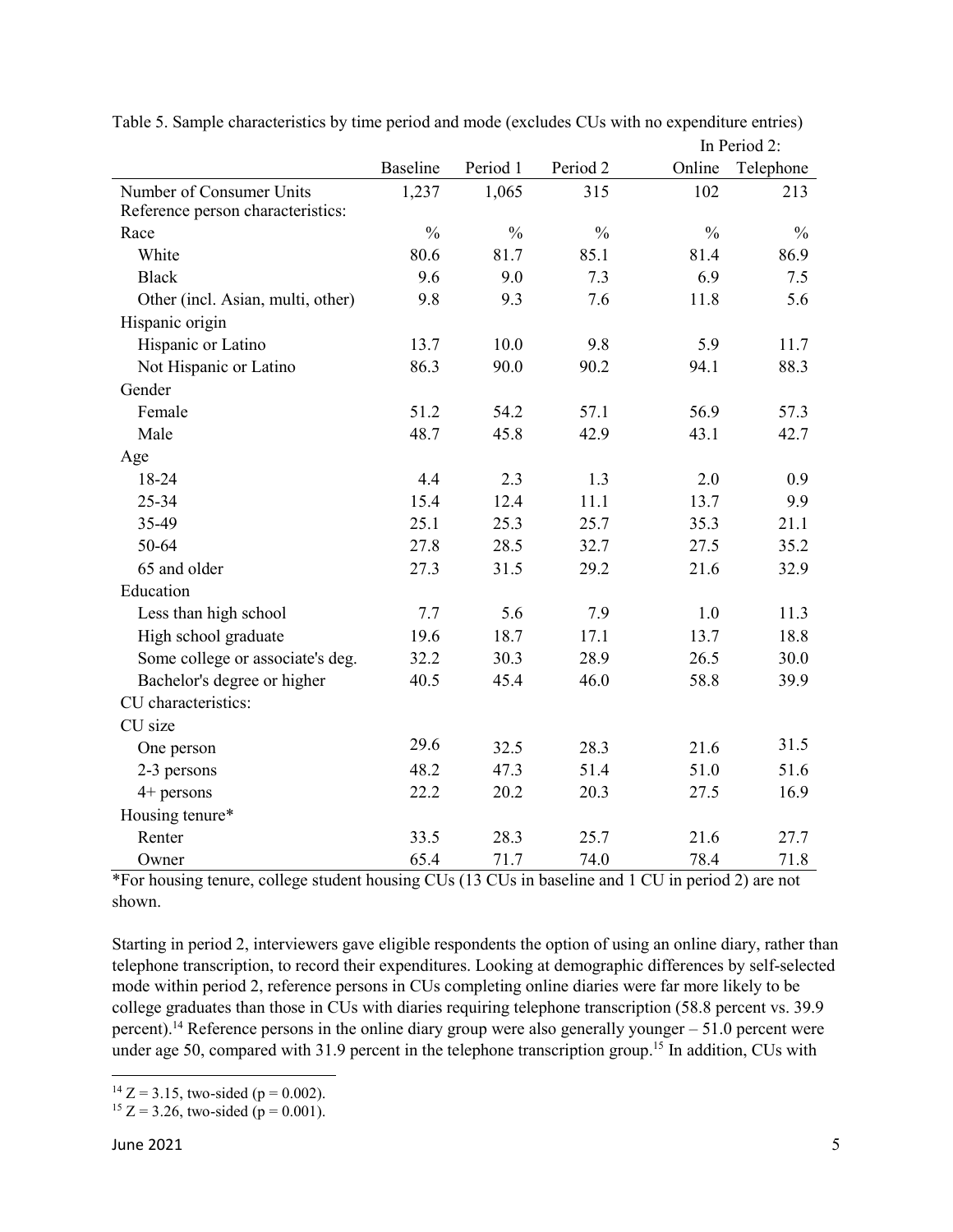online diaries tended to be larger (27.5 percent had 4 or more persons vs. 16.9 percent in the telephone transcription group). $16$ 

# **2. Spending Changes: Legitimate Blank Diaries**

The impact of COVID-19 on CE diary reporting resulted from both changes in spending patterns as well as potential deterioration in the quality of data collected. Using post-processed data to maintain consistency with the analysis sample used throughout this report, we identified CUs that experienced a one-week period without expenditures.<sup>17</sup> To examine this, we calculated the proportion of complete diaries that were legitimate blank diaries. It should be noted that some blank diaries are removed during CE processing and therefore are not included in the findings presented below.<sup>18</sup>

Among those interviews considered complete by processing, legitimate blank diaries are defined as those in which, for a given week, a CU reported to the interviewer that its members had no expenditures. Additionally, in online diaries, respondents could indicate that they had no expenses by checking a checkbox, which appeared on the last day of the week. For the online mode, diaries with no expenditure entries were counted as legitimate blank diaries if either (1) the CU reported to the interviewer that they did not have expenditures, or (2) the CU checked the "no expenses" checkbox for that week. Legitimate blank diaries include only those diaries where the calculated number of entries was zero.<sup>19</sup>

Table 6 shows the proportion of legitimate blank diaries across time periods and modes of data collection, both overall and by diary week. The share of legitimate blank diaries remained very low across the time periods analyzed. Overall, just 1.4 percent of complete diaries in the baseline period were legitimate blank diaries, compared with 1.1 percent in period 1 and 2.1 percent in period 2.<sup>20</sup> In both the baseline period and period 1, the proportion of legitimate blank diaries increased from week 1 to week  $2<sup>21</sup>$  However, in period 2, this pattern by week is not evident – the share of legitimate blank diaries overall remained roughly stable between weeks 1 (1.9 percent) and 2 (2.2 percent).<sup>22</sup>

l

 $16 Z = 2.18$ , two-sided (p = 0.03).

 $17$  In contrast to a reduction in spending (i.e., actual dollars spent), the pandemic could have led to respondents buying larger amounts with less frequency, an outcome that would also be consistent with a given one-week period not having any expenditures recorded.

<sup>&</sup>lt;sup>18</sup> See the ["Reference Guide CE Data Quality Profile"](https://www.bls.gov/cex/dqp-reference-guide-midyear-2020.pdf) under the section "Final disposition rates of eligible units" discussing nonresponse reclassification for details.

<sup>&</sup>lt;sup>19</sup> Among complete diaries, there were 21 diaries in the baseline period, 21 diaries in period 1, and 4 diaries in period 2 that had entries, even though the interviewer reported that there were no entries and the CU reported that they did not have expenditures. Since they had entries, these diaries were not included in the counts of legitimate blank diaries in Table 6.

<sup>&</sup>lt;sup>20</sup> These differences are not statistically significant at the .05 level. Baseline vs. Period 1:  $Z = 0.66$ , two-sided (p = 0.51). Baseline vs. Period 2:  $Z = -1.31$ , two-sided (p = 0.19). Period 1 vs. Period 2:  $Z = -1.76$ , two-sided (p = 0.08). <sup>21</sup> Week 1 vs. Week 2 in Baseline:  $Z = -2.74$ , two-sided (p = 0.006). Week 1 vs. Week 2 in Period 1:  $Z = -3.71$ , twosided ( $p = 0.0002$ ).

<sup>&</sup>lt;sup>22</sup> Week 1 vs. Week 2 in Period 2:  $Z = -0.27$ , two-sided (p = 0.79).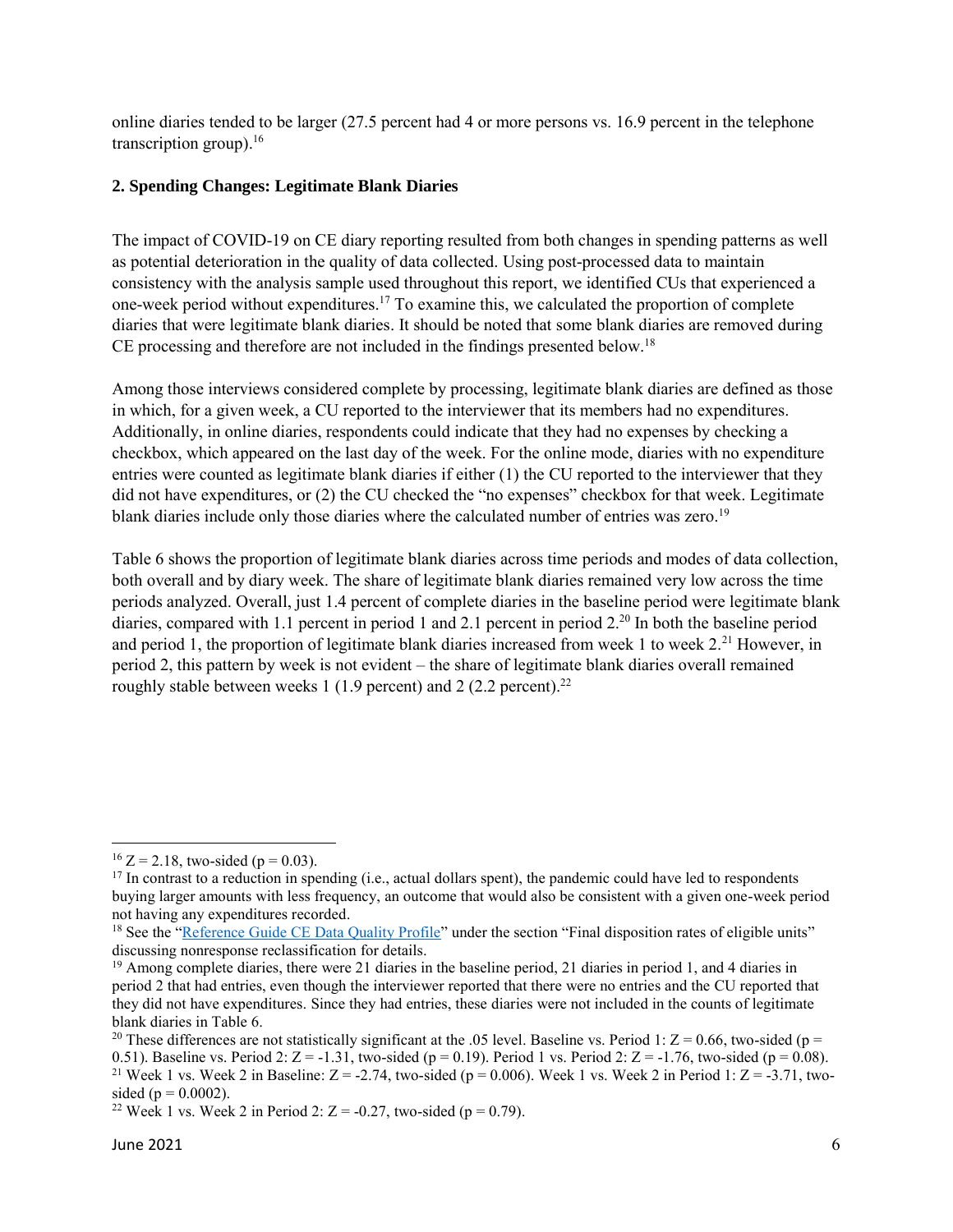|                 | N (diaries) | Total   | Week 1  | Week 2  |
|-----------------|-------------|---------|---------|---------|
| <b>Baseline</b> | 2,496       | $1.4\%$ | $0.7\%$ | 2.0%    |
| Period 1        | 2,097       | $1.1\%$ | $0.3\%$ | $2.0\%$ |
| Period 2        | 628         | $2.1\%$ | 1.9%    | $2.2\%$ |
| Telephone       | 424         | $2.6\%$ | 2.8%    | $2.3\%$ |
| Online          | 204         | 1.0%    | $0.0\%$ | $2.0\%$ |

Table 6. Percent of legitimate blank diaries by time period and mode

Within period 2, we also examined differences by mode. The share of legitimate blank diaries was 2.6 percent for diaries involving telephone transcription and 1.0 percent for online diaries.<sup>23</sup> <sup>24</sup> These data should be interpreted with caution due to the relatively small number of online diaries available for analysis at this stage, which, when combined with the low incidence of legitimate blank diaries, makes it difficult to draw conclusions. Future analysis with additional months of data involving online diaries will further explore mode comparisons, as well as patterns across weeks and what these may signal for data quality.

#### **3. Expenditure Counts: Section and Mode**

With the assumption that a higher number of diary entries, beyond signifying more actual expenditures, may indicate better data quality, we examined diary entries both at the week-level and by section, for nonblank diaries. Table 7 displays the change in entries over time and by mode of data collection.

|                 | N (diaries) | Mean | Median | Min | Max |
|-----------------|-------------|------|--------|-----|-----|
| <b>Baseline</b> | 2,402       | 33.1 | 28     |     | 194 |
| Period 1        | 2,037       | 26.2 | 18     |     | 206 |
| Period 2        | 600         | 21.1 | 15     |     | 137 |
| Telephone       | 401         | 19.5 | 14     |     | 137 |
| Online          | 199         | 24.3 | 17     |     |     |

Table 7. Count of weekly diary entries by time period and mode

We can see that, whether due to actual pandemic-induced changes in spending patterns or deterioration in reporting behavior, CE diary CUs reported a significantly lower average number of expenditures in each subsequent time period, with a 21 percent decline in period 1 (33.1 to 26.2) followed by another 19 percent decline in period 2 (26.2 to 21.1).<sup>25</sup> Although we do not control for demographic changes, this series of declines came despite an increase over time in homeowner CUs, which usually have higher expenditures than renter CUs. Within period 2, respondents recording expenditures using online diaries provided a significantly higher number of entries than those providing them through phone

 $\overline{\phantom{a}}$ <sup>23</sup> This difference was not statistically significant:  $Z = -1.33$ , two-sided (p = 0.18).

<sup>&</sup>lt;sup>24</sup> The [Proof of Concept Test report \(2018\)](https://www.bls.gov/cex/research_papers/pdf/proof-of-concept-test-final-report-public-revised.pdf) appeared to find a similar pattern by mode – the share of legitimate blank diaries was 2.6 percent among paper diaries and 0.3 percent among online diaries (there are several methodological differences between the Proof of Concept Test and the production data analyzed in this report, however). Future analysis of legitimate blank diaries may provide additional insight into these mode comparisons.

 $25$  For more details on the tests used to determine significance, see appendix. Wilcoxon Rank-Sum two sample test; Baseline to Period 1,  $Z = -12.40$ , two-sided (p < 0.0001). Period 1 to Period 2,  $Z = -3.91$ , two-sided (p < 0.0001).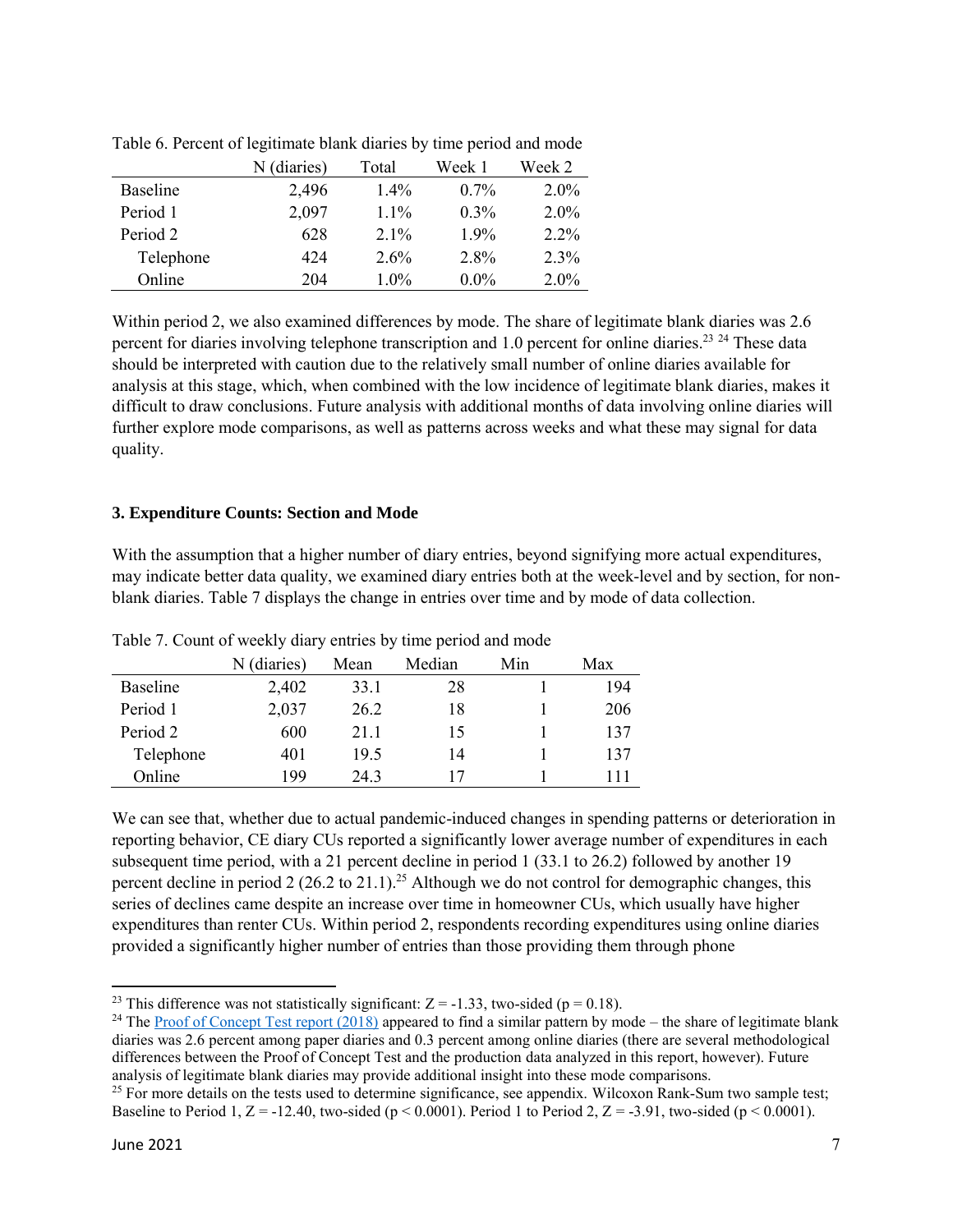transcription.<sup>26</sup> Reduced reporting in period 2 among telephone respondents could indicate the presence of underreported expenditures due to recall error among those respondents, compared to the more contemporaneous reporting made possible via online diaries. However, it is likely that the difference in size between CUs placed with online diaries (larger) and CUs involving telephone transcription (smaller) explains this gap between modes. This mode difference will be examined further as part of a future report, to see whether controlling for factors other than mode (e.g., size of CU) explains the difference. To further investigate changes in expenditure counts, we examined data by Diary section across the time periods (Table 8).<sup>27</sup>

|           |             | Food for Home |        | Meals Away |        | Clothing |          | Other |              |
|-----------|-------------|---------------|--------|------------|--------|----------|----------|-------|--------------|
|           | N (diaries) | Mean          | Median | Mean       | Median | Mean     | Median   | Mean  | Median       |
| Baseline  | 2,402       | 19.6          | 16     | 4.1        |        | 0.9      | O        | 8.5   |              |
| Period 1  | 2,037       | 17.1          | 11     |            |        | 0.4      | $\theta$ | 6.9   |              |
| Period 2  | 600         | 12.7          | 5.5    | 1.9        |        | 0.5      | $\theta$ | 6.0   |              |
| Telephone | 401         | 12.1          | 6      | 1.6        |        | 0.4      | $\theta$ | 5.4   |              |
| Online    | 199         | 13.9          | 4      | 2.3        |        | 0.9      | O        | 7.2   | <sub>b</sub> |

Table 8. Count of weekly Diary section entries by time period and mode

These counts show a decline in the median entries over time, for all sections except clothing. In addition to the section counts presented above, we can focus on the change in counts for specific section combinations for which the pandemic was expected to have differential impacts (Table 9).

Table 9. Percent of decline in average diary entries by section reported in subsequent time periods relative to baseline time period

|          |             |               | Meals Away and |             |
|----------|-------------|---------------|----------------|-------------|
|          | N (diaries) | Food for Home | Clothing       | Other       |
| Baseline | 2.402       | 19.6 entries  | 5 entries      | 8.5 entries |
| Period 1 | 2,037       | $-12.8\%$     | $-58.0\%$      | $-18.8\%$   |
| Period 2 | 600         | $-35.2\%$     | $-52.0\%$      | $-29.4\%$   |

From this table, we can see the declines in entries were likely due, at least in part, to changes in spending behavior prompted by COVID-19. Among the Diary sections most affected by COVID-19-prompted closures (e.g., fewer clothing purchases due to the increase in shuttered stores, fewer restaurant meal purchases), CUs reported 58.0 percent fewer entries in period 1 than in the baseline period. This change in pattern from the baseline period for Meals Away, Clothing, and Other expenditures provides evidence that some of the diary reporting declines reflected an actual curtailing of purchases. At the same time, there was a decline of 12.8 percent in total entries in the Food for Home section in which grocery purchases are collected. This is counter to what would be expected during a period when at-home food expenditures were noted to have increased and the decline in this section's entries offers evidence for a

 $\overline{a}$ <sup>26</sup> Wilcoxon Rank-Sum two sample test;  $Z = 2.98$ , two-sided (p = 0.03).

<sup>&</sup>lt;sup>27</sup> The Consumer Expenditure Diary consists of four sections: "Food and Drinks for Home Consumption" (or "Food for Home"), "Meals, Snacks, and Drinks Away from Home" (or "Meals Away") which includes delivered or takeout food, "Clothing, Shoes, Jewelry, and Accessories" (or "Clothing"), and "All Other Products, Services, and Expenses" (or "Other").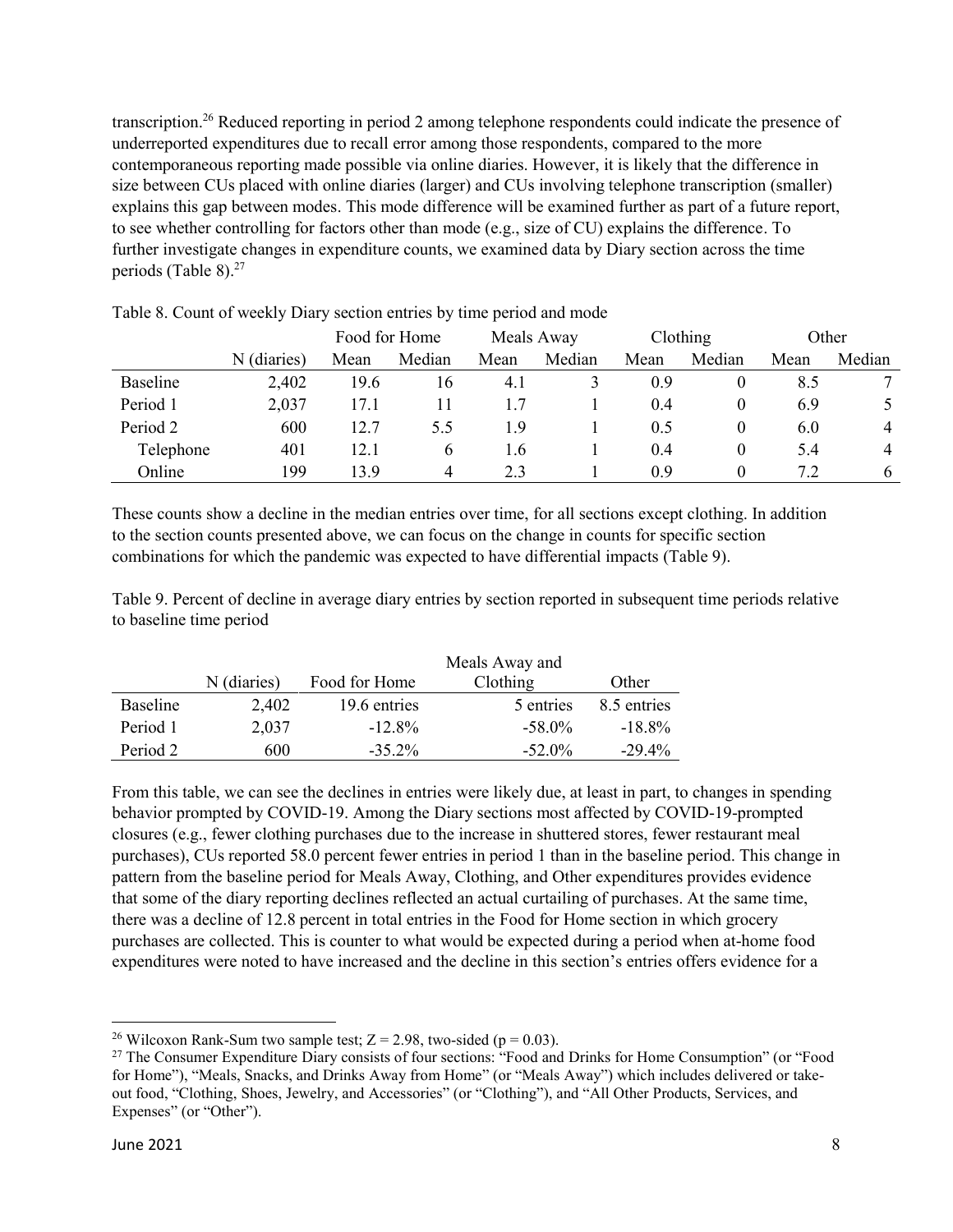change in diary reporting behavior.<sup>28</sup> Further examination of this, presented below, reveals that the incidence of unitemized expenditures (e.g., "groceries" instead of the preferred itemized descriptions "milk," "bread," etc.) in the Food for Home section increased across time periods (Table 10).

|           |             |               | Median       | Median      |
|-----------|-------------|---------------|--------------|-------------|
|           | N (diaries) | % 'groceries' | 'groceries') | (all other) |
| Baseline  | 2,402       | $6.0\%$       | \$53.51      | \$3.15      |
| Period 1  | 2,037       | 11.2%         | \$71.49      | \$3.56      |
| Period 2  | 600         | 12.5%         | \$79.06      | \$3.85      |
| Telephone | 401         | 10.7%         | \$76.00      | \$3.68      |
| Online    | 199         | 16.1%         | \$88.78      | \$3.99      |

Table 10. Share of diary weeks with 'groceries' as unitemized Food for Home section entry and associated costs

From the baseline period through period 2 the percentage of diaries containing "groceries" as a descriptor more than doubled in that section – from 6.0 percent to 12.5 percent of diaries. Furthermore, the median for respondent-reported unitemized expenses for "groceries" increased over the time periods while the medians for itemized expenses remained in a range of \$3 to \$4.<sup>29</sup> This pattern suggests that some or all of the reduction in entries in Table 9 was associated with poorer reporting behavior among respondents who may have incurred unusually large grocery expenses in these later time periods. Additionally, this general "groceries" entry occurred more in online diaries than in phone transcription. In summary, then, changes in both spending and reporting behavior were likely contributors to the decline in expenditure counts.

#### **Recalled Expenses**

The number of diary entries is composed of those expenditures respondents reported throughout the week as well as forgotten expenditures that interviewers are instructed to collect (or prompt respondents to enter) through 'recall' at the end of the reporting period. Recalled expenditures are normally entered into the respondent's diary at pickup, but after the suspension of personal visits, they were collected as part of the phone transcription process by the interviewer. In the case of CUs placed with online diaries, interviewers were instructed to enter recalled expenses in a separate paper diary, especially if the CU decided to discontinue online diary entry. Interviewers were asked to record among their notes about the interview whether CUs: 1) provided any entries in the diary, and 2) had any entries to be collected by recall. In this analysis, a diary with no entries except for those collected by recall was defined as a "total recall" diary, and one that had initial and recalled-entries was a "partial recall" diary. Our analysis also verified the interviewer reports of recall against the actual number of entries contained in diaries and found only minor inconsistencies. There was a range of 0.5 percent to 1.5 percent of diaries that involved interviewer reports of entries (initially or by recall) without any entries actually captured. This error increased over time periods, but occurred with similar frequency by mode. An examination of the rate of interviewer-reported recall is shown below (Table 11).

 $\overline{\phantom{a}}$ 

<sup>&</sup>lt;sup>28</sup> See USDA Economic Research Service's "COVID-19 Economic Implications for Agriculture, Food, and Rural [America."](https://www.ers.usda.gov/covid-19/food-and-consumers/#:~:text=Analysis%20of%20data%20from%20the,%2473%20billion%20in%20October%202020)

 $29$  Medians are reported due to the potential for outliers at this stage of CE processing; some additional unitemized entries (e.g., 'grocery receipt,' 'food,' 'grocerys' [sic]) are also among those categorized as 'all other.'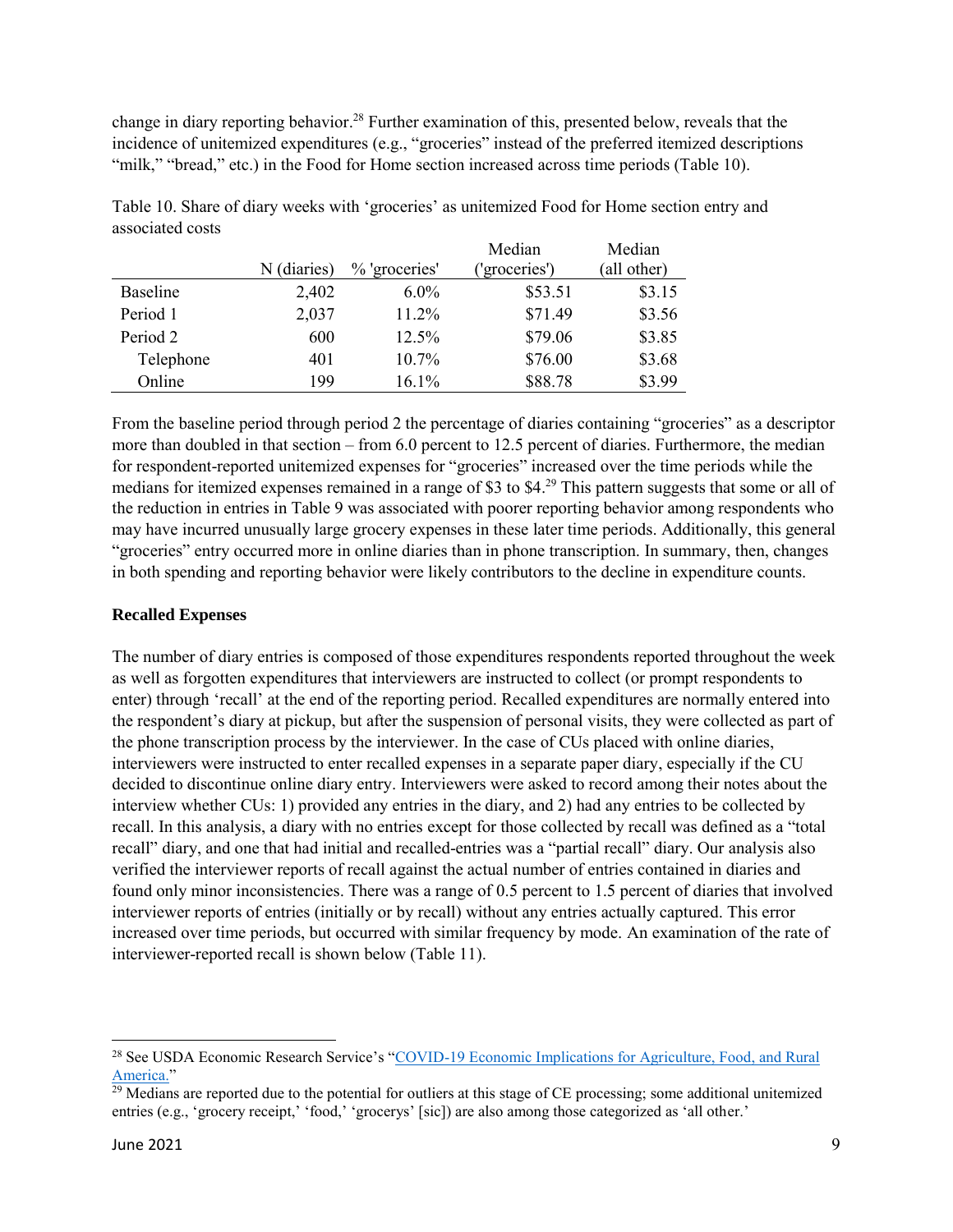|                        |            | Total    | Partial  |
|------------------------|------------|----------|----------|
|                        | Any Recall | Recall   | Recall   |
| Baseline ( $n=2,446$ ) | 17.2%      | $7.1\%$  | $10.1\%$ |
| Period 1 $(n=2,072)$   | 30.6%      | $11.7\%$ | 19.0%    |
| Period 2 ( $n=622$ )   | 20.7%      | $9.2\%$  | 11.6%    |
| Telephone $(n=418)$    | 25.8%      | 11.7%    | $14.1\%$ |
| Online $(n=204)$       | 10.3%      | $3.9\%$  | 6.4%     |

Table 11. Percent of diaries with total and partial recall<sup>30</sup> by time period and mode

The table indicates that recall initially became more prevalent after the suspension of personal visits. For context, we examined the share of diaries involving data collected mainly from telephone (Table 12).

Table 12. Percent of diaries by mode in which majority of data collected (excluding missing)

|                        | Mainly    | Mainly in- |
|------------------------|-----------|------------|
|                        | telephone | person     |
| Baseline ( $n=2,426$ ) | 5.2%      | 94.8%      |
| Period 1 $(n=2,050)$   | 89.8%     | 10.2%      |
| Period 2 $(n=610)$     | 98.2%     | 1.8%       |
| Telephone $(n=412)$    | 97.8%     | $2.2\%$    |
| Online $(n=198)$       | 99.0%     | $1.0\%$    |

In the baseline period, 17.2 percent of diaries for which information was provided contained at least some recalled entries. In this time period, only 5.2 percent of diaries involved a majority of data collection by phone (when excluding missing values for collection mode). The rate of any recall increased to 30.6 percent of diaries in the period immediately following the suspension of personal visits, a time period when 89.8 percent of diaries were mainly collected by phone. Some interviewers may have classified the standard expenses recorded via phone transcription as recalled expenses. The lower rate of recall in period 2, in which 98.2 percent of diaries involved mainly phone collection,<sup>31</sup> was partially a result of less recall among CUs placed with online diaries (with a rate of recall of only 10.3 percent and only 3.9 percent of diaries involving total recall).<sup>32</sup> The prevalence of recall among online diaries was roughly half of that for a prior test of this mode (although that test differed procedurally in involving a dedicated location for interviewers to supply recalled expenses). We further examined the specific expenditures recorded for the 21 online diaries containing at least some recalled entries (the 10.3 percent of all diaries that were placed online). For online diaries, interviewers were instructed to enter the expenses respondents recalled in a paper diary. Examining the mode associated with entries, it was observed that 12 of the diaries had some or all of their entries entered by paper form,<sup>33</sup> with the remaining 9 having only online entries.

 $\overline{a}$ 

<sup>&</sup>lt;sup>30</sup> This includes blank diaries but excludes diaries where response to the note about recall was blank or missing.

 $31$  Online collection was not tracked as part of the variable (TELPV) used for Table 12 data. There were only 6 CUs (11 diaries) in this period in which personal visits occurred; for the others the mode of data collection was undetermined.

 $32$  Online CUs with recall had a near-average number of entries for CUs in this time period, after including recalled entries, averaging 27 and 14 for the diaries with partial and total recall, respectively.

<sup>&</sup>lt;sup>33</sup> Some of these diaries may have been filled out by respondents who were placed with an online diary, but changed their mind and proceeded to report their diary expenses by 'paper form,' as collected though phone transcription.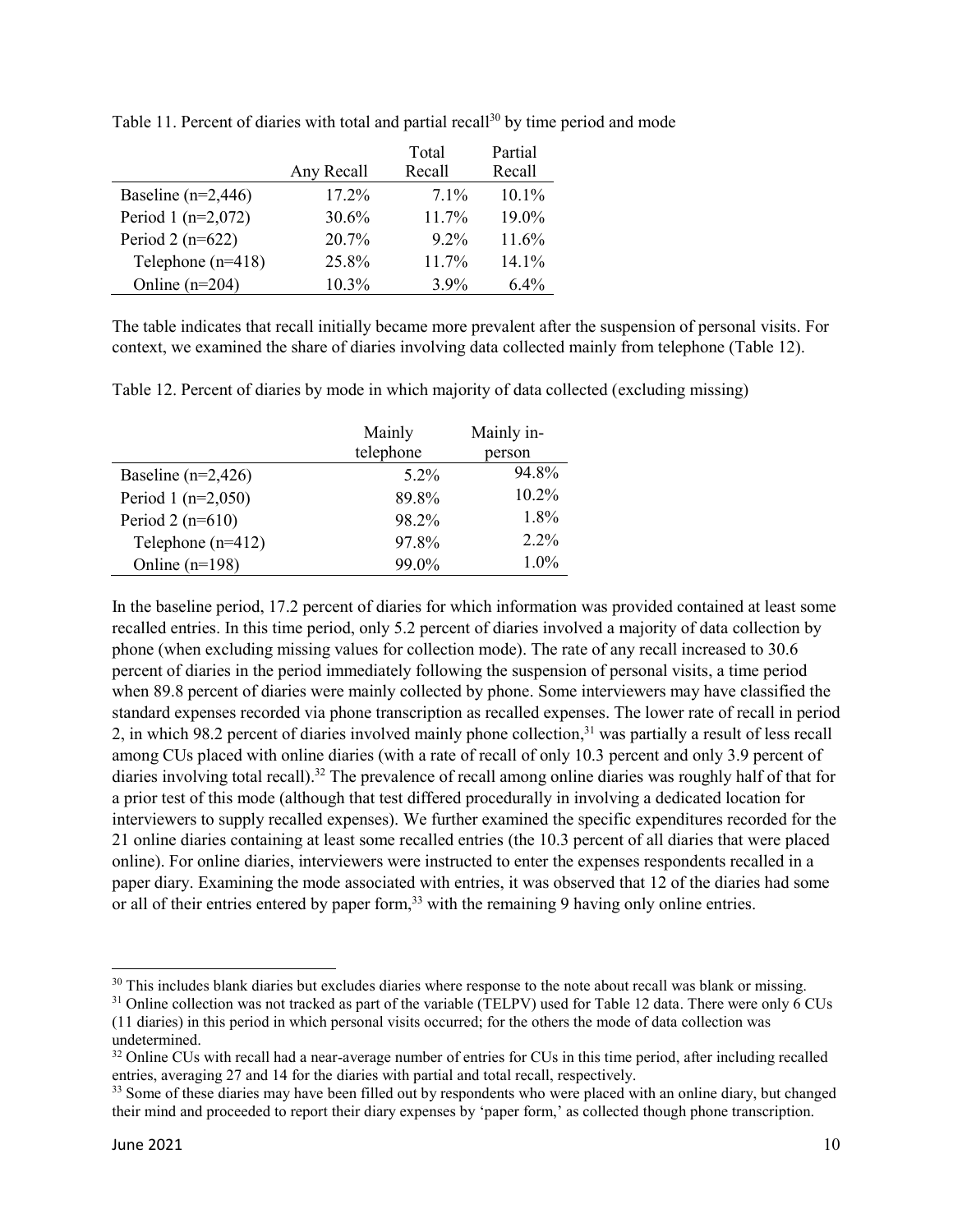#### **4. Drop-Off in Weekly Reporting Behavior**

As an indicator of data quality, drop-off in reporting of expenditures suggests respondent fatigue with the diary reporting process over a two-week period, as there is no reason to expect one week would have more expenditures than another on average. As measured – the proportion of two-week diary expenditure entries reported in week 1 – any percentage higher than 50 percent represents drop-off. To adjust for CUs that may have had expenditures in one week but not the other ("blank diaries") we limited analysis to CUs having at least one expenditure in both weeks. Table 13 shows both the average entries per week, and the computed average within-CU drop-off.

|                          | <b>Baseline</b> | Period 1  | Period 2  |
|--------------------------|-----------------|-----------|-----------|
|                          | $(n=1,165)$     | $(n=972)$ | $(n=285)$ |
| Week 1 mean entries      | 35.3            | 28.0      | 22.7      |
| Week 2 mean entries      | 31.8            | 25.5      | 20.4      |
| Mean entries (total)     | 67.1            | 53.6      | 43.1      |
| Mean (CU-level) drop-off | 53.0%           | 52.4%     | 53.6%     |

Table 13. Weekly entries and within-CU drop-off in weekly reporting (excluding blank diaries)

This table reveals a very stable rate of drop-off across time periods, suggesting reporting behavior and fatigue was not affected by the changes in data collection protocol or the pandemic. The differences from one time period to the next were not statistically significant.<sup>34</sup> An examination of respondent drop-off (and increase) in supplying *any* entries in a diary from one week to the next is shown in Table 14 below.

Table 14. Extent of CU weekly participation by time period

|          |                 | Both non-blank<br>weeks |               | 1st week only   |               | 2nd week only   |               | Both weeks blank |               |
|----------|-----------------|-------------------------|---------------|-----------------|---------------|-----------------|---------------|------------------|---------------|
|          | CU <sub>s</sub> | CUs                     | $\frac{0}{0}$ | CU <sub>s</sub> | $\frac{0}{0}$ | CU <sub>s</sub> | $\frac{0}{0}$ | CUs              | $\frac{0}{0}$ |
| Baseline | 1,268           | 1.165                   | 91.9%         | 40              | 3.2%          | 32              | $2.5\%$       | 31               | $2.4\%$       |
| Period 1 | 1.074           | 972                     | $90.5\%$      | 60              | $5.6\%$       | 33              | $3.1\%$       | 9                | $< 0.1\%$     |
| Period 2 | 318             | 285                     | 89.6%         |                 | $4.7\%$       | 15              | $4.7\%$       |                  | $0.1\%$       |

There was a slight increase in CUs that only had entries in the first of the two reporting weeks from the baseline to period 1 (3.2 percent to 5.6 percent respectively), but this decreased slightly by period 2 (4.7 percent). Fewer CUs started recording entries after not doing so the first week, and a small number of the CUs being analyzed also had no entries.

#### **5. Item Non-Response**

Item non-response comes from inability or refusal to provide a valid value for one of the collected fields of the diary. The rate of item non-response for providing a cost amount is examined in Table 15.

l

<sup>&</sup>lt;sup>34</sup> Wilcoxon Rank-Sum two sample test; Baseline to Period 1,  $Z = -0.37$ , two-sided (p = 0.71). Period 1 to Period 2,  $Z = 1.02$ , two-sided ( $p = 0.31$ ).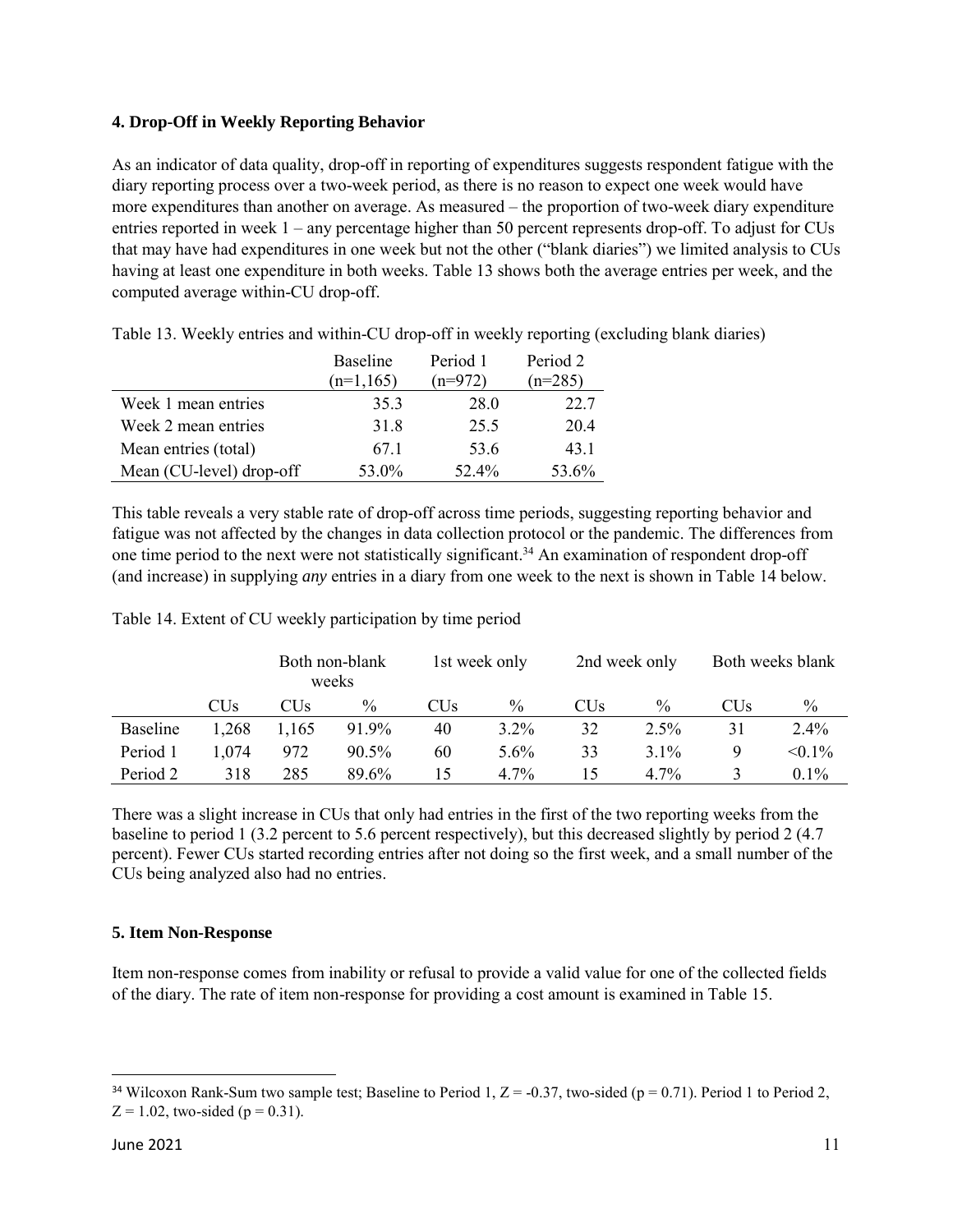|           |             | Item non- |
|-----------|-------------|-----------|
|           | N (entries) | response  |
| Baseline  | 79,541      | 0.52%     |
| Period 1  | 53,322      | 2.07%     |
| Period 2  | 12,505      | 1.10%     |
| Telephone | 7,816       | 1.61%     |
| Online    | 4,828       | 0.23%     |

Table 15. Item non-response in the cost field by time period and mode (excluding blank diary weeks)

Out of all entries, only a half of a percent involved missing cost information during the initial baseline period we examined. This low rate increased slightly in period 1, but declined thereafter.<sup>35</sup> The decline in missing cost data was in part attributable to the improved collection of this among online diary CUs, in which only 0.23 percent of entries were blank.<sup>36</sup> There was a higher prevalence of missing cost information in the Food for Home section among CUs involving telephone transcription than among CUs with online diaries.

For item description, the Meals Away section does not involve respondents entering a description beyond providing the name of the vendor, and so this section was excluded from calculations (along with blank diary weeks). In Table 16, missing data were designated by the Census-supplied entry 'BLANK' (but they do not include the few entries that were illegible).

Table 16. Item non-response in the item description field by time period and mode (excluding blank diary weeks)

|           |             | Item non- |
|-----------|-------------|-----------|
|           | N (entries) | response  |
| Baseline  | 69,809      | $0.06\%$  |
| Period 1  | 49,815      | 0.36%     |
| Period 2  | 11,530      | $0.41\%$  |
| Telephone | 7,164       | $0.27\%$  |
| Online    | 4,366       | 0.64%     |

As with cost, there tended to be very low rates of item non-response for the item description field. This did significantly increase from 0.06 percent to 0.36 percent across the initial time periods examined before leveling off.<sup>37</sup> Unlike with cost, there was a larger share of online entries missing an item description in period 2.<sup>38</sup>

 $\overline{a}$ <sup>35</sup> Wilcoxon Rank-Sum two sample test; Baseline to Period 1,  $Z = 27.04$ , two-sided (p < 0.0001). Period 1 to Period 2, Z = -7.04, two-sided ( $p < 0.0001$ ).

<sup>&</sup>lt;sup>36</sup> Wilcoxon Rank-Sum two sample test; Telephone and Online,  $Z = -7.30$ , two-sided (p < 0.0001). In online diaries, respondents must fill out the business name, expenditure category and date fields, as well as one of the other fields. As a result, cost and description do not both need to be provided in order for the entry to be saved.

<sup>&</sup>lt;sup>37</sup> Wilcoxon Rank-Sum two sample test; Baseline to Period 1,  $Z = 11.63$ , two-sided (p < 0.0001). Period 1 to Period 2,  $Z = 0.77$ , two-sided ( $p = 0.44$ ).

<sup>&</sup>lt;sup>38</sup> Wilcoxon Rank-Sum two sample test; Telephone and Online,  $Z = 3.07$ , two-sided (p = 0.002).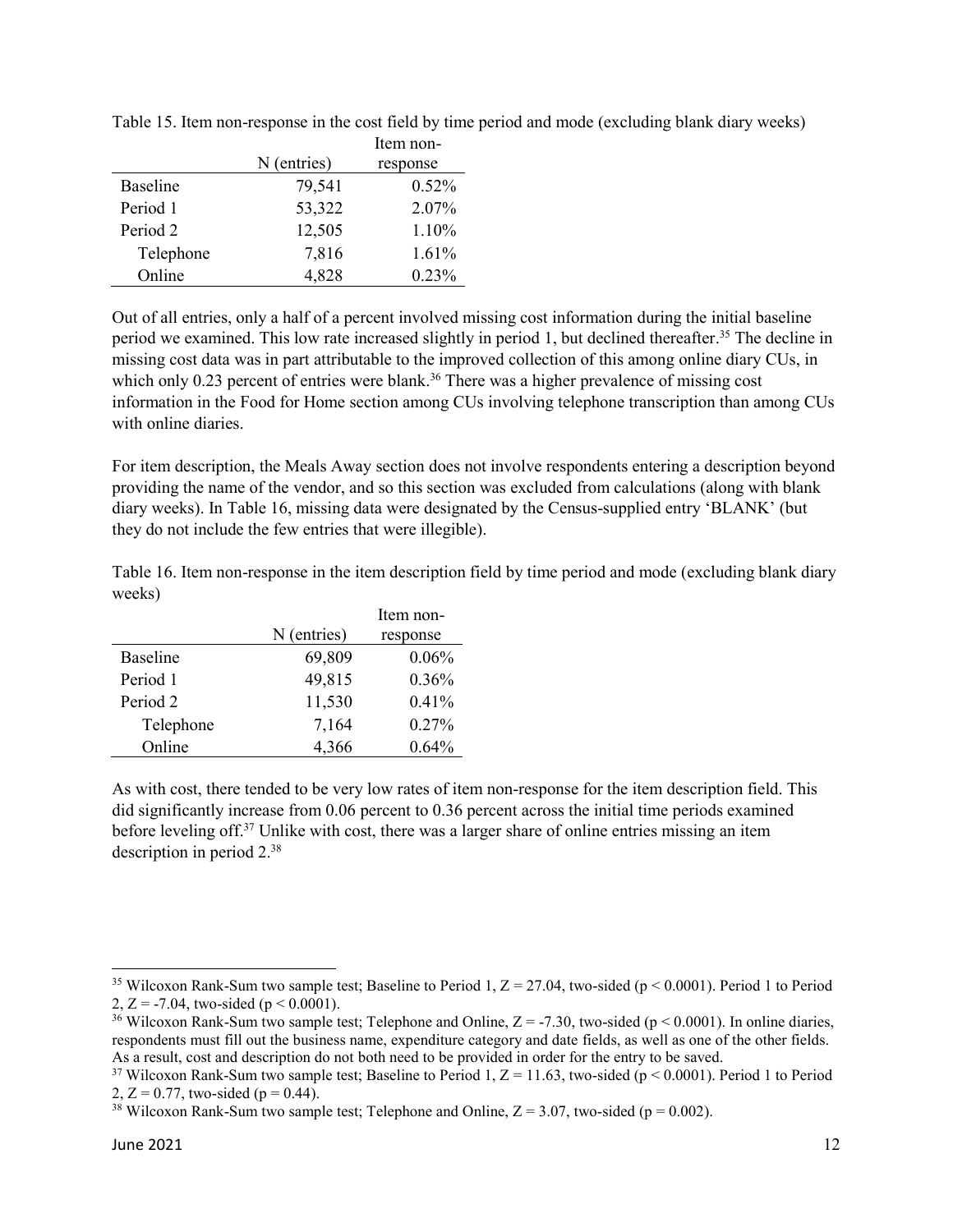#### **IV. Conclusion**

This report found a significant decline in weekly expenditure entries in diaries across the time periods examined. Deeper analysis suggests some of this was attributable to actual changes in spending patterns, as there was a 58.0 percent reduction from the baseline period to period 1 in diary entries for Clothing and Meals Away sections, compared to only a 12.8 percent decline for Food for Home purchases. The decline in the reported number of Food for Home entries was unlikely to be reflecting an actual decline in entries for these CUs, as examination of item descriptions indicated that respondents may not have itemized grocery expenditures during a period in which they may have had unusually large grocery purchases; unitemized reports of "groceries" increased from 6.0 percent to 12.5 percent during these time periods. Time periods 1 and 2 involved a shift in the sample composition to include a larger proportion of homeowners and college graduates than in the baseline period, which also may have affected the spending reported. The unplanned introduction of the online diary as part of routine CE diary data collection was necessitated by the COVID-19 pandemic, but did not appear to negatively affect the quality of data received. Encouragingly, the extent of entries among CUs placed with online diaries was no less than those collected via phone transcription. We must concede that it is hard to disentangle the effects of protocol from the actual changes in spending patterns during this time period using these data. We explored the prevalence of respondent diaries indicating an absence of spending and found minimal differences over time. We plan to produce a subsequent report that will further analyze many of the changes examined in this report and include findings related to changes in the expenditure amounts reported.

Our examination of recalled expenditures suggested that changes in protocol or reporting behavior associated with COVID-19 were associated with an increasing number of CUs involving recall. This was attenuated with the introduction of online diaries, in which recall was carried out less frequently than in diaries involving phone transcription. Across these time periods, we found interviewer indication of entries/recall to be relatively accurate in association with the presence of entries. That said, the lower extent of recall occurring among online diarists may have caused some underreporting.

Respondent willingness to participate in diary keeping across weeks remained steady despite the changes in protocols and the impact of COVID-19. The share of entries provided in the two-week period was only slightly higher in the first week, although there was a slight increase in the percent of CUs that only completed one of the two diary weeks. Generally, data quality as measured by missing data was good throughout the time periods examined, with cost and item description fields missing data for approximately 2 percent of the entries, at most. Rates of missing data suggested this was most an issue immediately after the onset of the COVID-19 pandemic as it leveled off or declined in period 2.

Overall, the COVID-19 pandemic and associated procedural and spending changes had a negative effect on participation in the CE survey, changing the demographic characteristics of those who participated, and reducing the number of entries entered by those participating CUs. Further work will be necessary to investigate the extent to which differences in the collected data resulted from procedural changes and how much these differences were due to changes in how well respondents reported the expenditures they had.